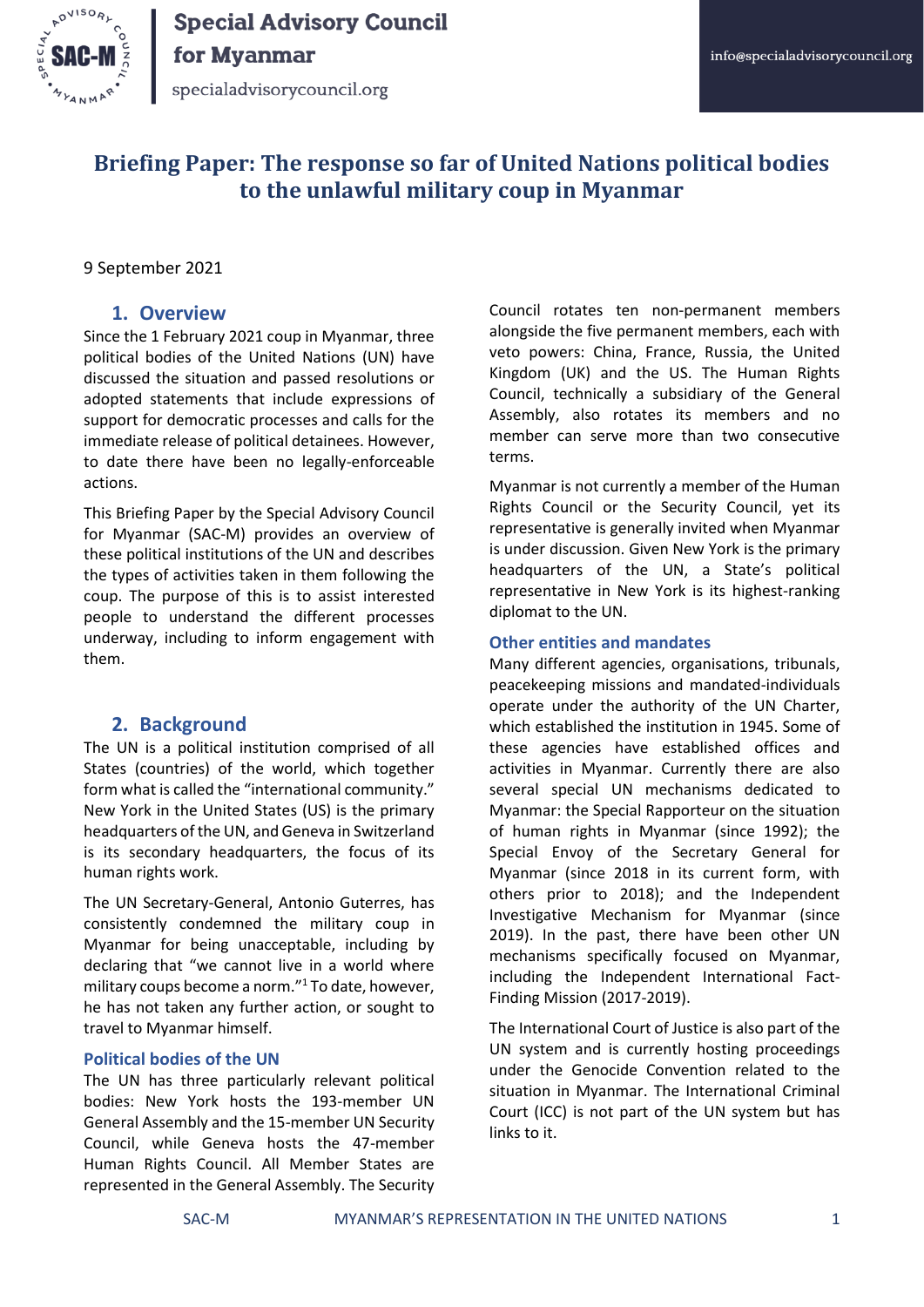

for Myanmar

specialadvisorycouncil.org

### **3. What has the UN done about the current situation in Myanmar?**

#### **The UN Security Council**

The New York-based UN Security Council has held many formal and informal meetings in which the situation in Myanmar has been discussed. For most of the formal meetings, members have heard an update from the UN Secretary-General's Special Envoy for Myanmar. Representatives of the National Unity Government (NUG) and civil society have appeared in informal meetings. No representative of the junta has participated in Council meetings on Myanmar. While a meeting does not constitute meaningful action, it does suggest that the situation under discussion is considered by many States as being important to the responsibilities of the Security Council, which is primarily the maintenance of international peace and security.

On 4 February 2021, a "Press Statement" was issued by the Security Council President, expressing concern at the situation in Myanmar and calling for the release of detainees.<sup>2</sup> Then on 10 March 2021, a "Presidential Statement" was issued by the Security Council, which reiterated previous demands while also condemning violence used against protestors.<sup>3</sup> "Press Elements" were issued in April 2021 following discussions in the Council.<sup>4</sup> Note that a "Presidential Statement" becomes part of the official record of the UN and so carries greater political weight than a "Press Statement" which does not. Presidential Statements require support from Security Council members, including the "Permanent Five," and so are widely considered to be important as statements of Council views and policy. However, these statements are not legally binding, unlike resolutions of the Security Council. The type of resolution passed in June 2021 by the General Assembly (see below) could only be legally enforceable if passed by the Security Council. The Security Council has not passed a resolution on Myanmar.

The Security Council has not exercised the significant powers available to it to address the impunity enjoyed by Myanmar's military and to

stop the flow of weapons and cash to it. It is within the powers of the Security Council to refer the situation in Myanmar as a whole to the ICC, to institute an arms embargo required by international law, to introduce multilateral sanctions on military leaders, and to take other actions including under the "Responsibility to Protect" doctrine.<sup>5</sup> For example, the Security Council can refer a situation to the ICC if it constitutes a threat to international peace and security. This authority comes under Chapter 7 of the UN Charter, read with Article 13(b) of the Rome Statute of the ICC. $6$  A referral requires a majority vote with no opposing vote from any of the five permanent members. For example, in 2011 the UNSC referred the situation in Libya to the ICC.

The lack of concrete action on Myanmar so far reflects political paralysis often found in the Security Council, particularly in response to situations in countries where powerful States perceive their interests to be competing. This was also the case in the Security Council's response to the Myanmar military's campaign of violence against Rohingya civilians in late 2017, which involved crimes under international law and resulted in mass displacement to Bangladesh.<sup>7</sup>

Nonetheless, the multiple Security Council statements following the coup carry significance, even if only for the fact that the statements constitute rare actions, given that most military coups occurring elsewhere in the world do not come to the attention of the Security Council.

#### **The UN General Assembly**

Also, in New York, on 18 June 2021 the UN General Assembly passed a resolution on the situation in Myanmar.<sup>8</sup> Among other issues addressed, it called for the military to end the state of emergency and respect the results of the November 2020 general elections, as well as to release political detainees and cease violence against protestors. The resolution also called upon States to prevent the flow of arms into Myanmar. The resolution was adopted after Belarus forced a vote, with the result: 119 for (including Myanmar), 1 against (Belarus) and 36 abstentions. (While there are 193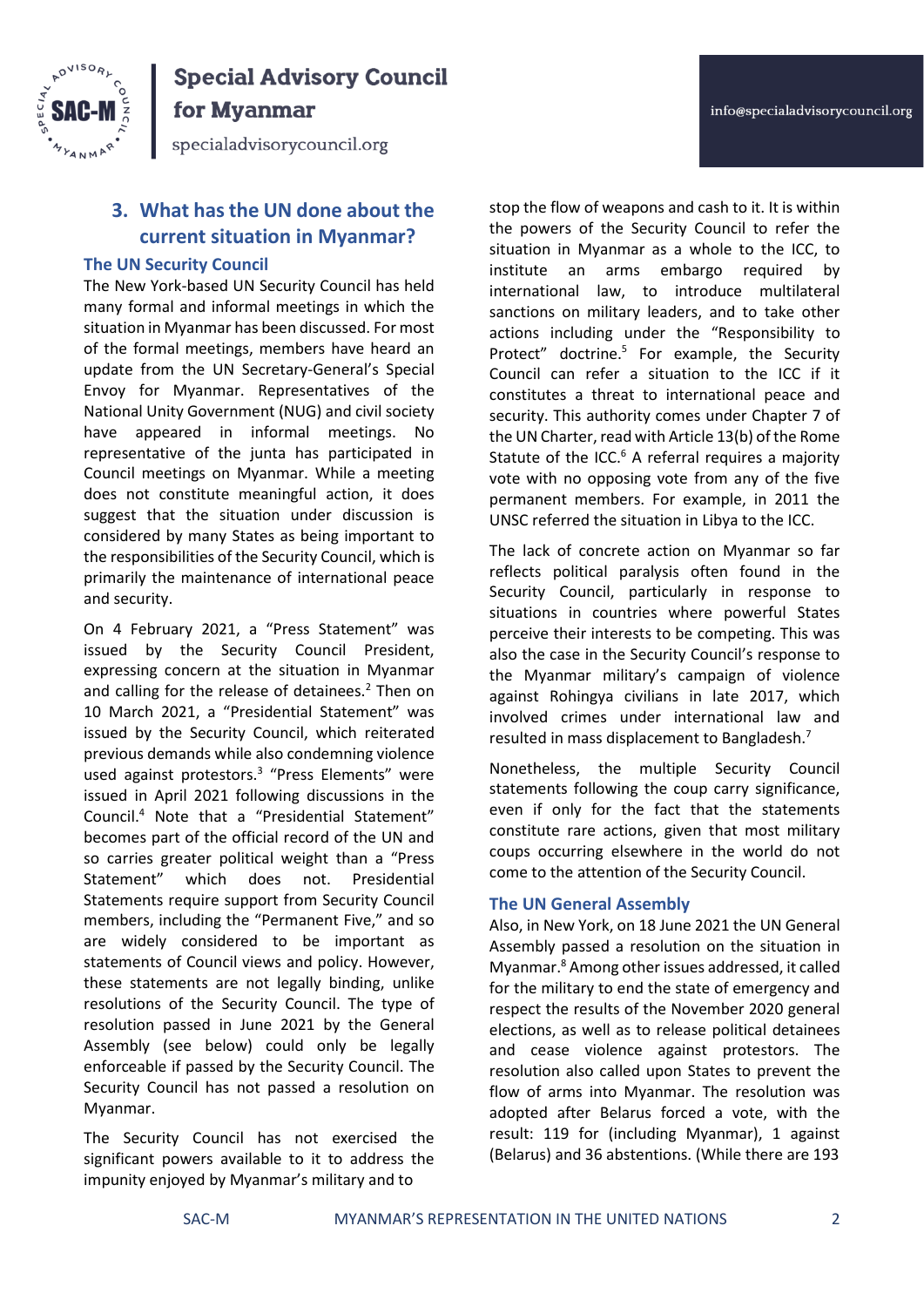

for Myanmar

specialadvisorycouncil.org

UN Member States, some did not vote this time, which is not unusual.)

This resolution is not legally binding on States but it is a politically significant expression against the coup by the overwhelming majority of States which make up the UN. In the last three decades following the end of the Cold War, there have been only three other General Assembly resolutions that similarly condemned military coups: Haiti in 1991, Burundi in 1993 and Honduras in 2009.<sup>9</sup> There are many other examples of military coups and forms of non-democratic takeover, including for example in Myanmar's neighbour Thailand, that have not been subject to such a rebuke. Another important outcome is that most States evidently do not consider the junta to be the legitimate government of Myanmar, with potential implications for the question of who represents Myanmar in the UN.<sup>10</sup>

#### **The UN Human Rights Council**

Each year there are three regular sessions of the Human Rights Council in Geneva, and sometimes a "special session" is held to address an urgent situation. Two of the last four special sessions concerned Myanmar, in December 2017 and in February 2021.

Often at regular sessions, the authors of UN reports on Myanmar deliver a short presentation on their findings. The political representative of Myanmar has an opportunity to respond, and then the representatives of other States offer comments and questions. Civil society representatives usually have an opportunity to speak too. These "interactive dialogues" are usually broadcast online. Over the years, they have been unique opportunities to bring human rights issues in Myanmar to the attention of the world.

The Geneva-based UN Human Rights Council held a "special session" on 12 February 2021 to discuss the situation in Myanmar in light of the coup. At this session the representative of Myanmar spoke on behalf of the junta leaders. $11$  At its conclusion the Council passed a resolution calling for the coup to be reversed, through restoration of the elected government and releasing persons arbitrarily detained.<sup>12</sup> On 24 March, at the conclusion of the 46<sup>th</sup> regular session of the Council, another

resolution was passed on human rights in Myanmar, containing the same calls included in the earlier resolution.<sup>13</sup> Then on 12 July 2021 in the 47<sup>th</sup> regular session of the Council, a resolution on the "situation of human rights of Rohingya Muslims and other minorities" in Myanmar was adopted,<sup>14</sup> although unlike the previous resolutions it contained few specific references to the coup.

All three resolutions were adopted without a vote, which is a move generally taken to indicate Council consensus on the content (although China expressed disagreement with the resolution of 12 July 2021).<sup>15</sup> Human Rights Council resolutions are not legally binding.

At the  $47<sup>th</sup>$  regular session of the Council in July 2021, both the National Unity Government and the coup leaders sought to appoint the representative of Myanmar. The Council's Bureau, consisting of the ambassadors of five Council member states, referred the issue to the General Assembly for a decision and did not seat any representative of Myanmar at the session. The Bureau decided to proceed with the High Commissioner for Human Rights and the Special Rapporteur on Myanmar presenting their reports to the Council. Extraordinarily, on 2 July 2021 there was a vote on whether the Council should allow "interactive dialogues" following the presentation of the reports, even though there was no representative of Myanmar to respond. States as a rule have a right to participate in dialogues when their country is the topic. However, in this case, the Council members voted for the dialogues to go ahead without the participation of Myanmar.<sup>16</sup>

Over the years, Myanmar has been the subject of an unusually large number of Human Rights Council resolutions. The content of resolutions since the military coup has likely influenced the procedural decision in June 2021 to deny the junta an opportunity to represent Myanmar there, until the GA resolves the issue of Myanmar's political representation at the UN generally (this is the subject of a separate SAC-M Briefing Paper).<sup>17</sup>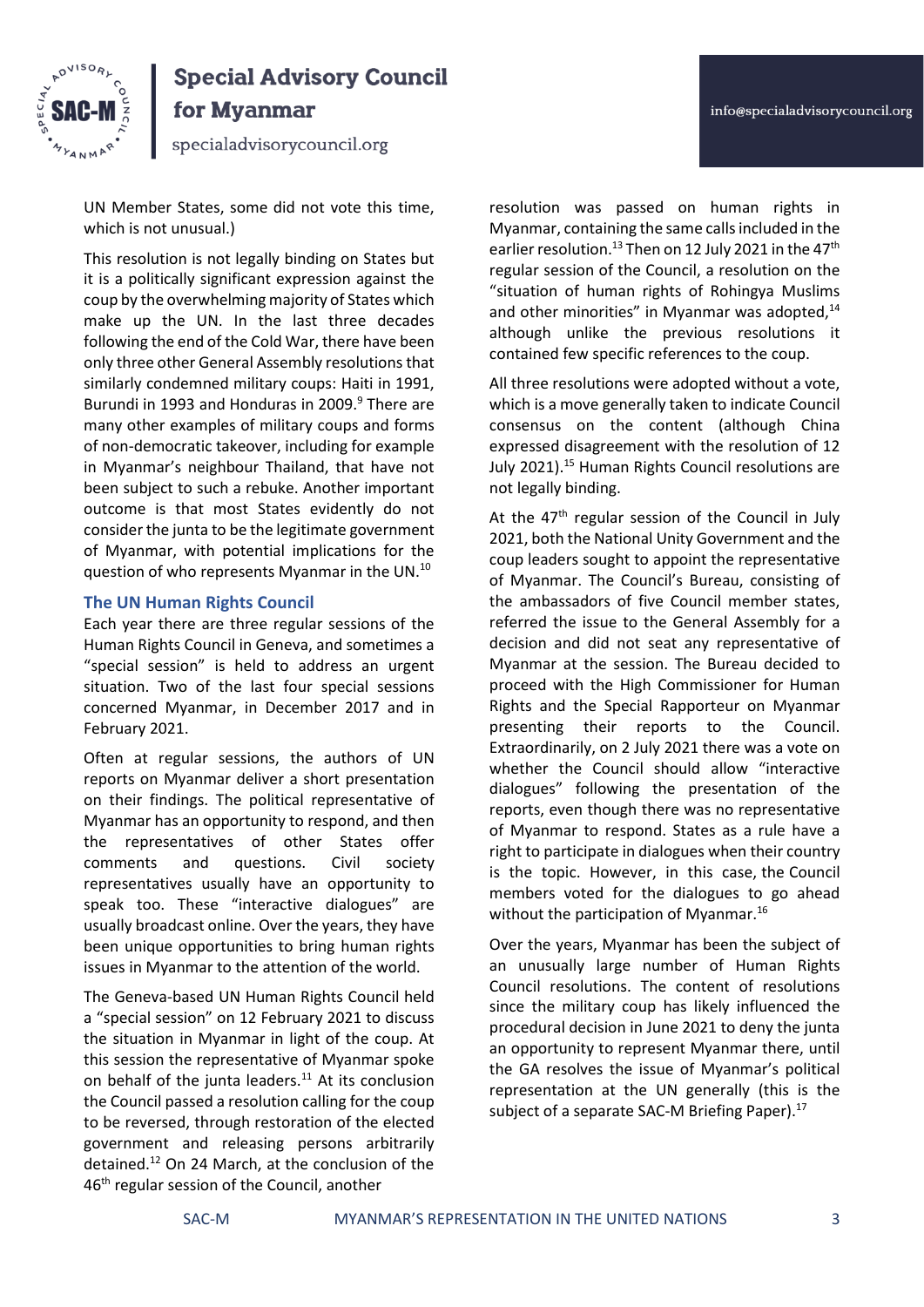



for Myanmar

specialadvisorycouncil.org

### **4. What happens next?**

The Special Advisory Council for Myanmar continues to call for a resolution of the UN Security Council. This should include a global arms embargo, targeted sanctions on coup leaders and military businesses, and a referral of the situation in Myanmar to the ICC. SAC-M refers to this as the "three cuts" strategy: cut the weapons, cut the cash, cut the impunity. These actions can be taken under the doctrine of R2P, which people in Myanmar have been calling for since the early stages of the coup.<sup>18</sup>

The General Assembly will convene for its 76<sup>th</sup> session in New York from 14 September 2021. The General Assembly will need to decide whether the current representative of Myanmar to the UN and the appointee of the NUG retains his seat.<sup>19</sup> During the session, the Special Rapporteur on the situation of human rights in Myanmar will present a written report to the General Assembly's Third

[https://www.nytimes.com/2021/06/18/world](https://www.nytimes.com/2021/06/18/world/asia/un-myanmar-coup-condemned.html) [/asia/un-myanmar-coup-condemned.html](https://www.nytimes.com/2021/06/18/world/asia/un-myanmar-coup-condemned.html)

<https://www.un.org/press/en/2021/sc14430.doc.htm> (accessed 2 August 2021).

Committee. The report will also be submitted to other relevant UN bodies for their consideration and appropriate action.

The Human Rights Council will meet for its 48<sup>th</sup> regular session from 13 September 2021. The Council will hold an interactive dialogue on the report of the IIMM and will hear oral reports on Myanmar from the High Commissioner for Human Rights and from the Special Rapporteur. The adoption of Myanmar's Universal Periodic Review has been postponed to the 48<sup>th</sup> regular session of the Human Rights Council in March 2022, pending a decision by the General Assembly on Myanmar's representation in the UN.

\*\*\*

*The Special Advisory Council for Myanmar is a group of independent international experts, who came together in response to the February 2021 military coup in Myanmar, to support the peoples of Myanmar in their fight for human rights, peace, democracy, justice and accountability. For information about SAC-M and details of our work, please visit* <https://specialadvisorycouncil.org/>

<sup>&</sup>lt;sup>1</sup> See: Rick Gladstone, "U.N. General Assembly Demands Myanmar Junta End Coup and Stop the Killings," 18 June 2021, New York Times, available at: and at:

<sup>(</sup>accessed 23 June 2021). See also: "Statement attributable to the Spokesperson for the Secretary-General on Myanmar," 12 May 2021, available at: https://myanmar.un.org/en/126738-

statement-attributable-spokespersonsecretary-general-myanmar (accessed 2

August 2021).

<sup>&</sup>lt;sup>2</sup> "Security Council Press Statement on Situation in Myanmar," 4 February 2021, UN Doc. SC/14430, available and a structure at:

<sup>&</sup>lt;sup>3</sup> "Issuing Presidential Statement, Security Council Expresses Deep Concern about Developments in Myanmar," 10 March 2021, UN Doc. SC/14462, available at:

https://www.un.org/press/en/2021/sc14462.doc.htm (accessed 2 August 2021).

<sup>4</sup> See for example: "UN Security Council Press Elements on Myanmar," 2 April 2021, available at: https://myanmar.un.org/en/123792-un-security-

council-press-elements-myanmar (accessed 2 August 2021).

<sup>&</sup>lt;sup>5</sup> See: SAC-M, "The Responsibility to Protect (R2P) in Myanmar," available at:

<https://specialadvisorycouncil.org/briefings/>

 $6$  The Rome Statute is the international treaty that established the International Criminal Court.

<sup>&</sup>lt;sup>7</sup> "Security Council Press Statement on Security Council Visit to Bangladesh, Myanmar," 9 May 2018, United Nations, available at: [https://www.un.org/press/en/2018/sc13331.](https://www.un.org/press/en/2018/sc13331.doc.htm) [doc.htm](https://www.un.org/press/en/2018/sc13331.doc.htm) (accessed 24 June 2021).